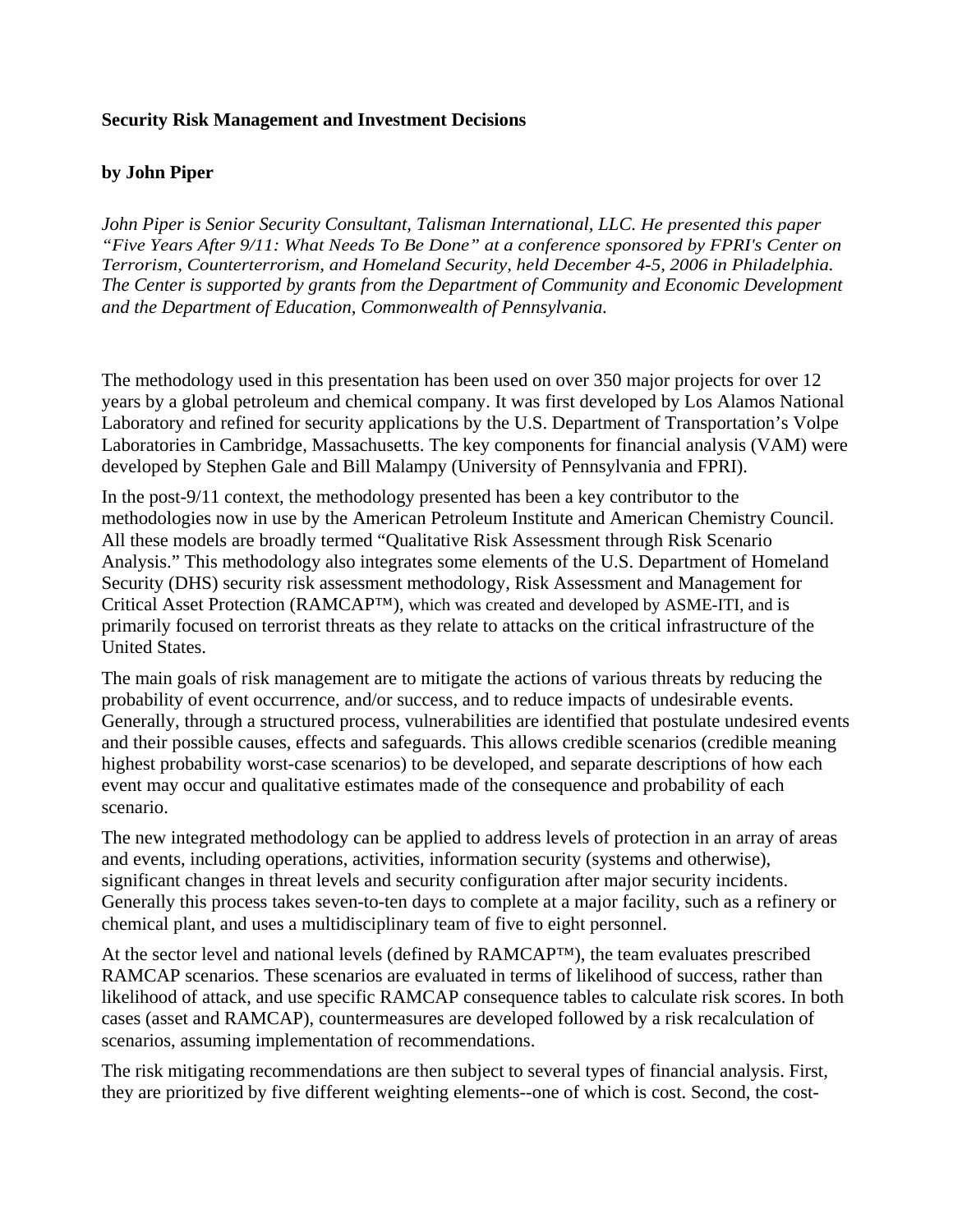related recommendations are subjected to the VAM calculation. Third, the recommendations are analyzed and incorporated into semi-annual Risk Management Summary Reports (RMSRs), which capture trends, best practices, lessons learned, etc. The RMSRs are then incorporated into facility security baseline line requirements (roughly 100 elements—such as perimeter intrusion detection systems) which are captured on a four-tier Facility Exposure Matrix (red, black, gray, white). Facilities (over 1300 major facilities, to date) are then classified according to the matrix determinations and baselines applied. Fourth, the final set of facility security requirements are then subject to traditional cost estimating through a five gate corporate project management system.

### Section 1

### PHASE I: PROJECT PLANNING AND EXECUTION

Figure 1 presents the essential delivery/action steps required for project execution.

Figure 1. Project Planning Flow Chart

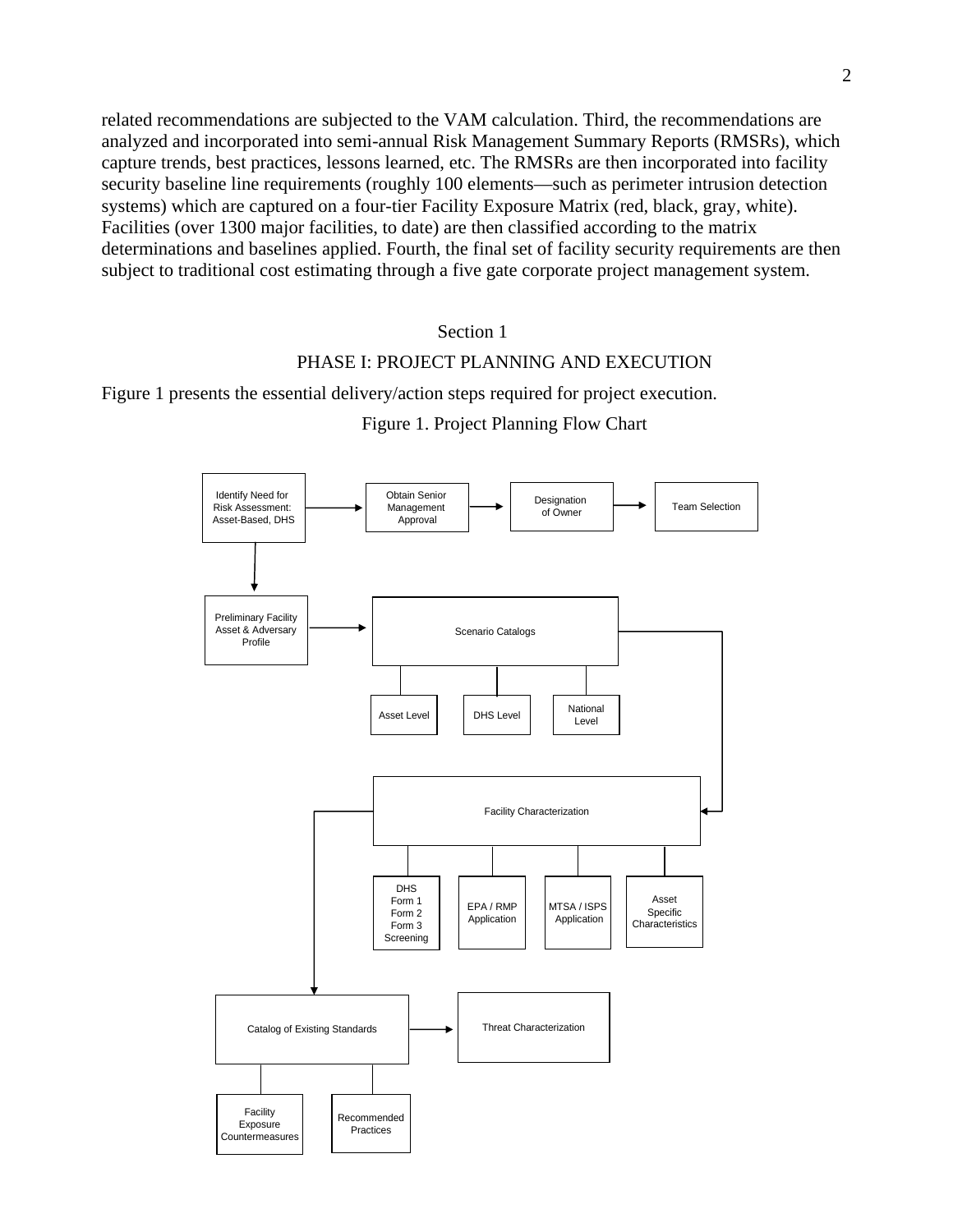In accordance with safety and process risk management programs in the petroleum and chemical sectors, criteria for conducting security risk management activities should mirror the criteria in those programs. Those criteria are generally: by schedule, new project, major change in a project or program, or a major incident. The RAMCAP criteria present an additional element generally not in safety or process programs. Criteria usually involves the specific nature of the asset, for example, does it meet thresholds in terms of consequences that warrant the assessment, does it threaten national security, cause mass casualties or weaken the economy?

Management at the asset being assessed should designate a project owner. The owner should ensure that key elements of the project execution plan, such as data, drawings, layouts existing safeguards, system information, interviewees, and team composition, are satisfied. With regard to team composition, the owner should also designate the following additional roles:

- Facilitator:
- Scribe:
- Owner representatives;
- Representative of key stakeholder groups;
- Security experts; and,
- Technical experts.

### *Preliminary Facility, Asset, and Adversary Profile*

#### *Scenario Catalogs*

The project execution plan should contain catalogs of existing scenarios from similar studies and selective RAMCAP scenarios. (This methodology, in concert with advice from Sandia National Laboratory, has selected only five RAMCAP scenarios for team deliberation--those thought to represent highest probability worst case.<sup>1</sup>)

| Type                      | Weapons                                           |
|---------------------------|---------------------------------------------------|
| Maritime (boat as weapon) | 400lbs-2000 lbs of TNT equivalent                 |
| Vehicle Bourne IED        | 400lbs—4000lbs of TNT equivalent                  |
| Airplane                  | 12,500 lbs-450,000 lbs                            |
| Assault 1-8 attackers     | with automatic weapons, 400 lbs of TNT equivalent |
| Cyber attack              | Insider/outsider -- sabotage, theft diversion     |

#### Table 1. DHS Sector-Level Scenarios (Modified)

<sup>&</sup>lt;sup>1</sup> Note: The reduction was based on discussions with risk experts at Sandia National Laboratory who believe that the smaller scenario set has a higher probability to generate more productive security improvements.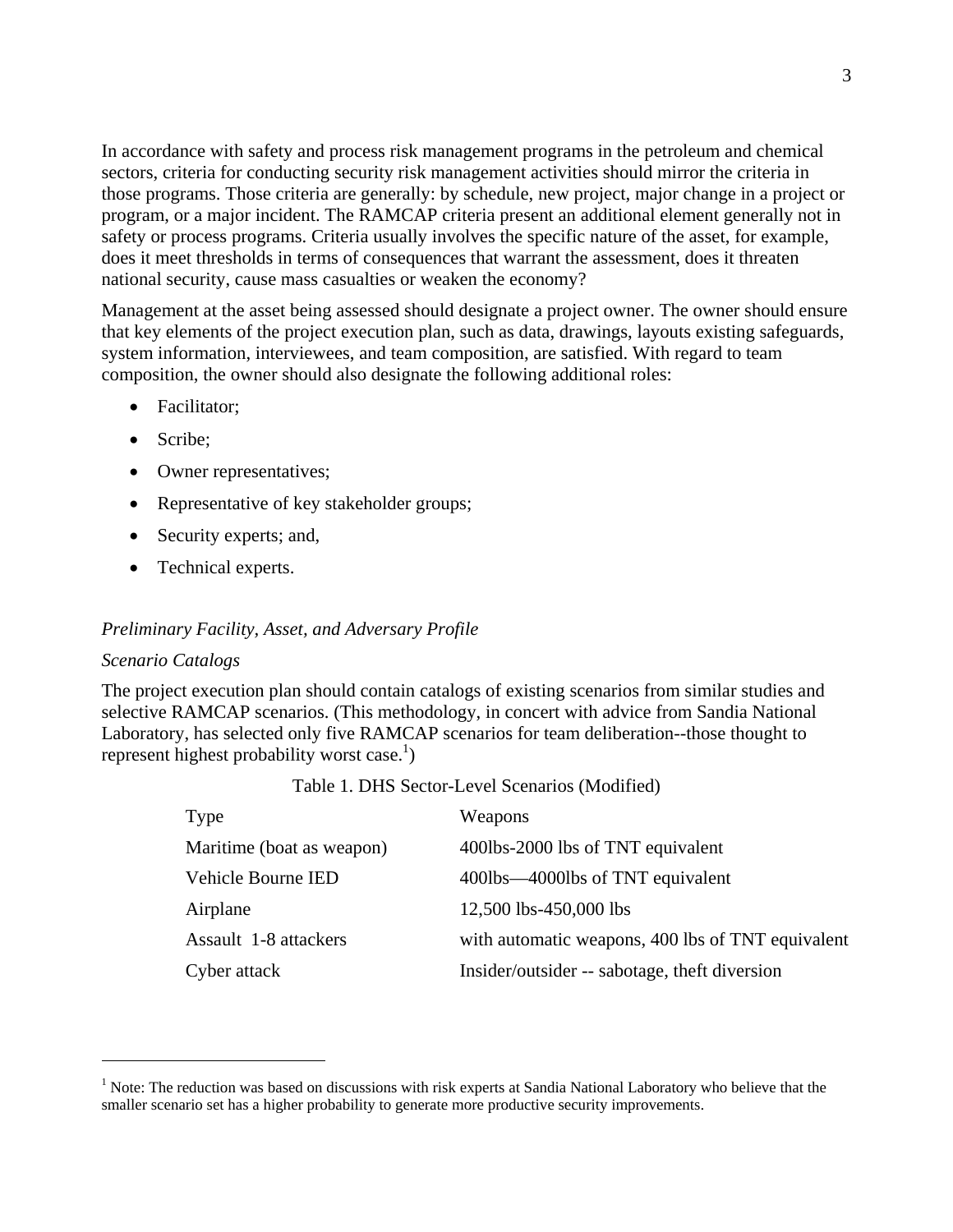### *Facility (or Asset) Characterization*

Facility characterization begins with a review of the facility to determine which assets have the greatest loss potential from threats. Facilities with significant impacts are subjected to further evaluation on an asset-by-asset basis (asset characterization). The results of this will be a list of candidate-critical assets that may warrant further RAMCAP consideration.

A general procedure for characterizing assets is outlined in the following sequential steps:

- 1. Identify Critical Assets
- 2. Identify Critical Functions
- 3. Identify Critical Infrastructures and Interdependencies
- 4. Identify Existing Countermeasures
- 5. Identify Consequences

The screening process looks at the same factors that are considered in the follow-on risk analysis (e.g., the risk scenario worksheet process in Figure 7) making it possible to develop the knowledge in the screening process, and modify it appropriately during consideration of a defined threat scenario. The first step of this process is to characterize individual assets within the facility. This includes both the determination of the hazards of the asset being compromised, as well as the specific consequences of loss. The team should consider relevant process and hazard information (such as the EPA Risk Management Plan data or applicable European SEVESA standards), as well as information about the facility. Particular consideration should be given to the hazards of fire, explosion, toxic release, radioactive exposure and environmental contamination. Further contributing to facility characterization are DHS screening forms, and marine transportation codes.

#### *DHS Screening Forms*

DHS has developed a screening process that will allow for uniform reporting of facility characteristics from multiple sectors. These are to be completed by asset security personnel in concert with site management. These should be completed even if the asset is outside the U.S. (DHS is influencing international partners to implement RAMCAP). The screening forms are presented in Table 2 and are supported by DHS detailed questionnaires.

### Table 2. Screening Forms

| Form 1 | This form consists of basic screening information. This includes facility<br>ownership, EPA identification numbers, location, hazardous chemicals,<br>flammable processes and storage of chemicals of interest to adversaries                                                                                                                                                                                                                                                |
|--------|------------------------------------------------------------------------------------------------------------------------------------------------------------------------------------------------------------------------------------------------------------------------------------------------------------------------------------------------------------------------------------------------------------------------------------------------------------------------------|
| Form 2 | This form is intended to screen out facilities that are deemed by DHS to be<br>of "low" risk in terms of severe consequences and/or national security.                                                                                                                                                                                                                                                                                                                       |
| Form 3 | For facilities that did not screen out in the Form 2 process, Form 3 captures<br>specific information with regard to the following security-related impacts:<br>health and human safety; economic; national security and government<br>functionality; and, psychological. Form 3 requires specific calculations of<br>asset replacement costs, remediation costs, business interruption costs,<br>regional market share, military mission importance, and critical services. |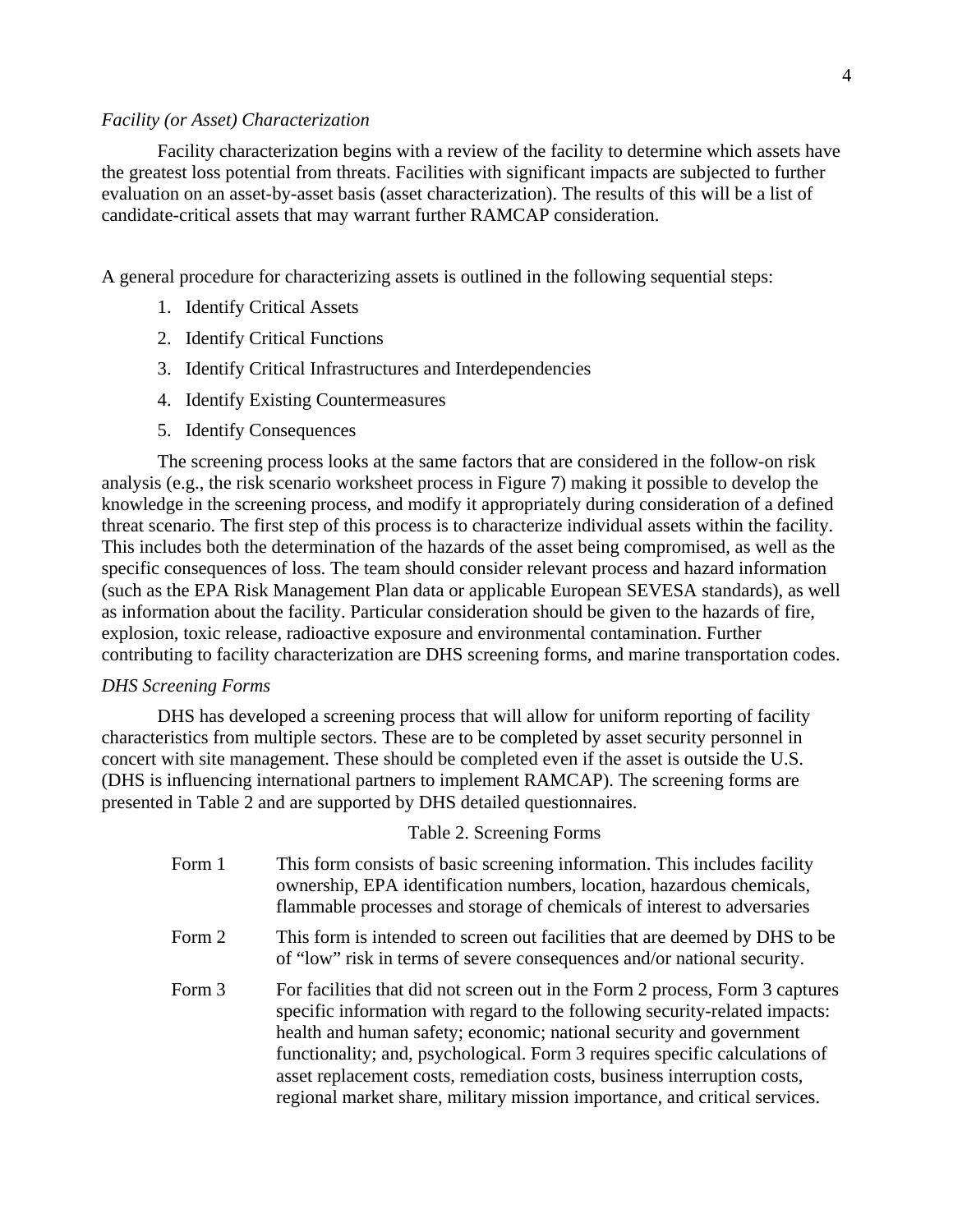### *Catalog of Existing Security Standards*

Facility characterization should now be linked to the asset's set of existing security standards. This ensures team awareness and minimizes the chance of the team's making redundant recommendations.

### *Threat Characterization*

Threat is any entity that can exploit an asset. An analysis of threat information is critical to the RA process. Threats should be evaluated in terms of insider threats, outsider threats, and threats posed by collusion with insiders assisting outsiders.

Threat characterization seeks to identify specific and general means that may be used by threat agents against a given asset or facility. For most sectors this set would typically include insiders (i.e., employees/contractors), activists, contraband, fraud and corruption, labor unions with a history of violence, and terrorists. Using a scaled approach, RA teams select the threats that are appropriate for analysis and document the reasons that other levels were not done (i.e., existing stand-off distance prevents significant consequence). The resulting knowledge facilitates comparisons between the risks in a diverse set of potential targets.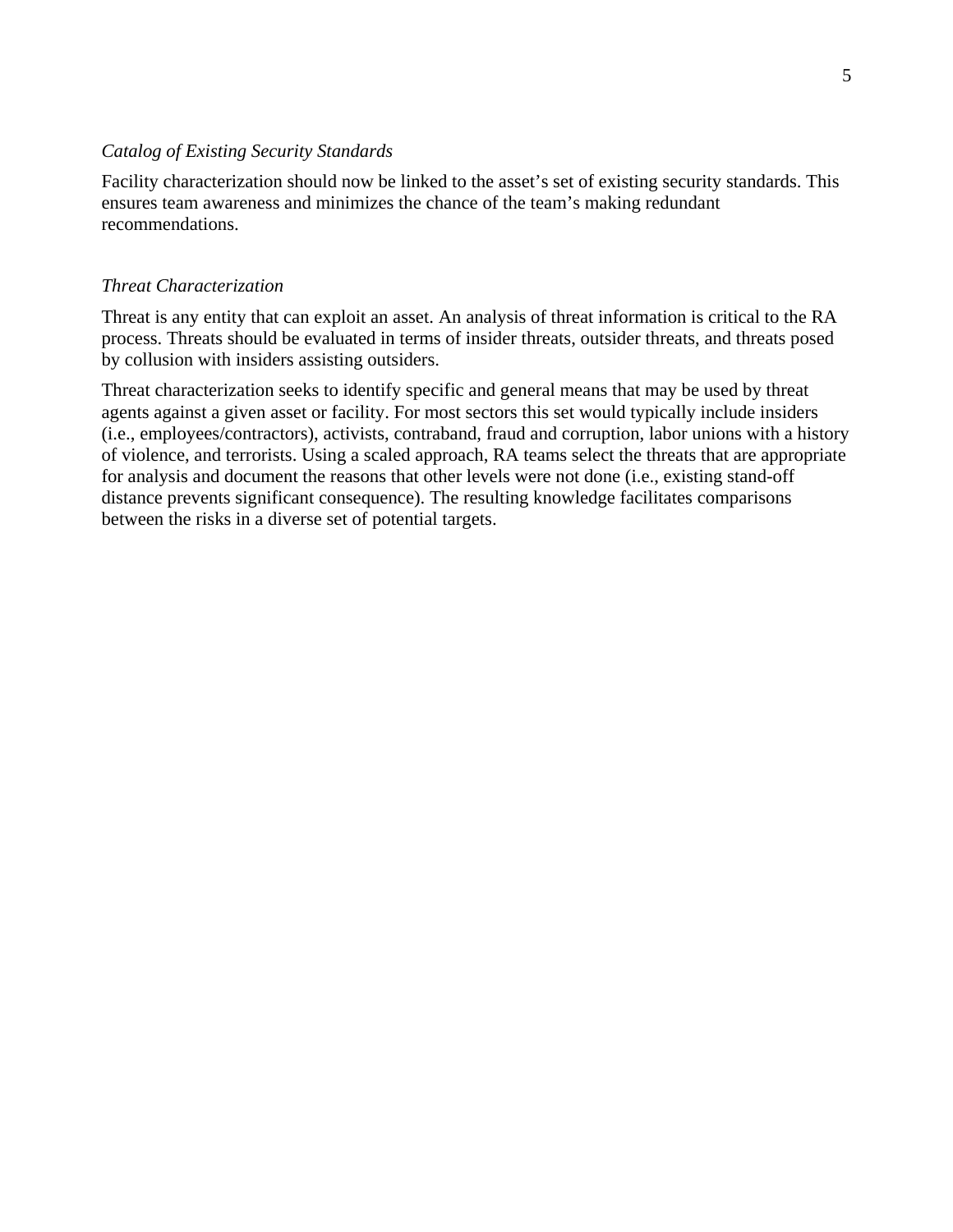# Section 3 PHASE II: VULNERABILITY AND CONSEQUENCE ANALYSIS

Figure 2 captures the essential steps required for vulnerability and consequence analysis.



## Figure 2. Vulnerability and Consequence Analysis

# *Team Activities*

It is the joint responsibility of the sponsor's representative and team leader to assemble useful summary information and provide it to other team members before assessments. The data should be assembled and cataloged for quick reference.

Information generated from these questions flows into follow-on activities, to include:

- Site management briefing: the Team's goal is to solicit information and seek ownership;
- Facility/Process Tour: identify assets, identify hazards and hazardous processes;
- Interviews: two team members interview mid-level management in all relevant areas; and
- Document reviews: facility descriptions, plans, existing security procedures, HAZOPS reports, operations integrity reports.

# *Consideration of Operational Risks (OR)*

The "umbrella" in Figure 5 is from the Los Alamos National Laboratory and illustrates the OR concept. OR can also be characterized as system-induced risk. OR is an evaluation of relationships

<sup>•</sup>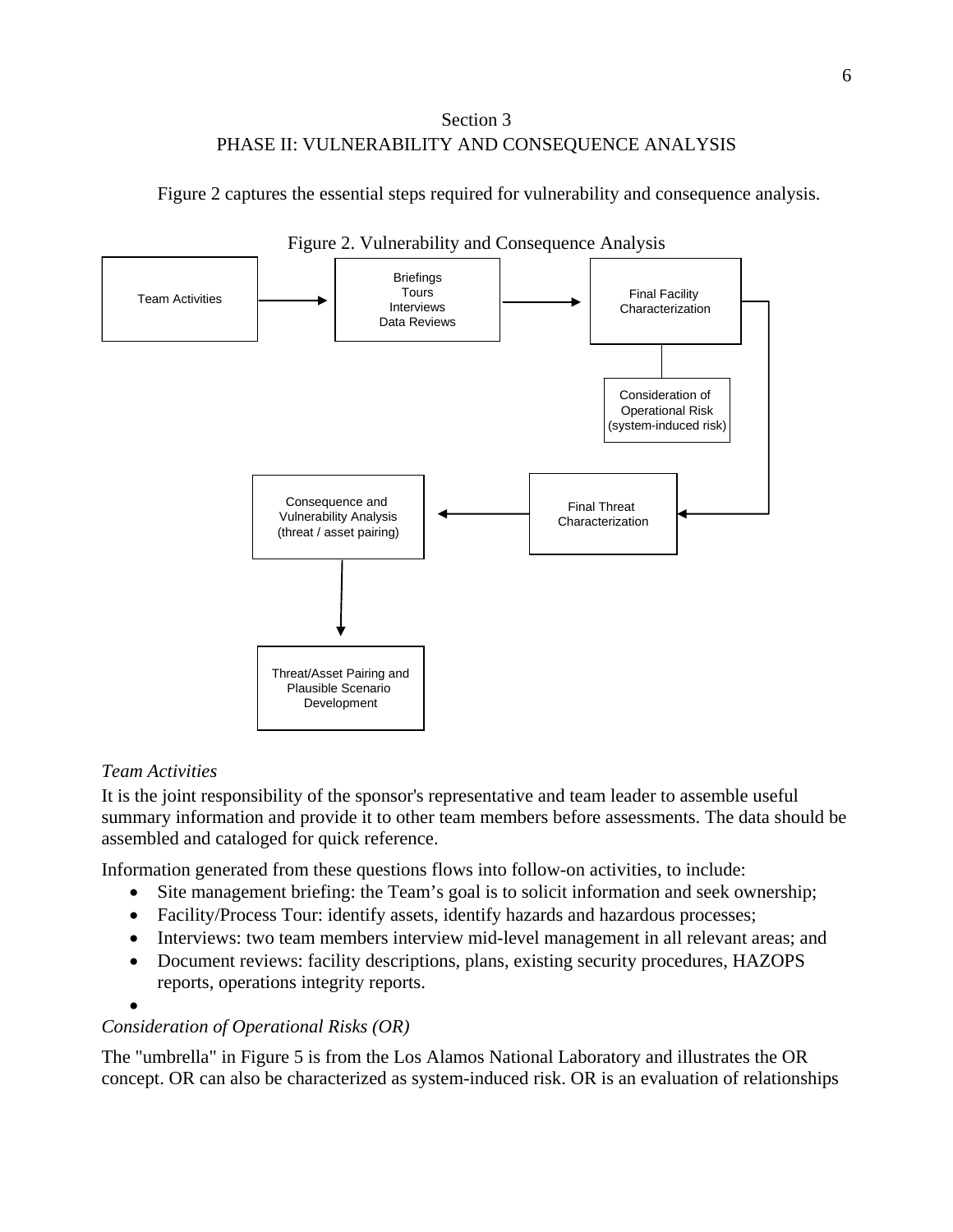and is a critical element of risk management. For this company, history has demonstrated that some of the most important highest-ranked recommendations have been derived from OR consideration.

The umbrella's vertical lines represent typical boundaries such as different organizations, a department within organization context, or a unit within the department context. The curved lines at the umbrella base represent the OR process, a process that examines relationships that exist between boundaries*.* This inter-relational concept is what distinguishes OR from traditional risk assessments.



Figure 3. Risk Management Umbrella Concept

The OR approach requires an understanding of the totality of an activity, knowledge of the activity and an imperative to cross organizational boundaries in activities which involve more than one entity (such as control centers, failure points, and computers within the refinery). Most subjects of risk assessments do involve more than one entity (e.g., a unique manufacturing capability program that involves the R&D department, personnel and procurement departments). By crossing boundaries, a risk assessment team can become aware of critical assets beyond the scope of traditional program performance reviews because those reviews tend to address a single organization or entity, and observe organizational proprieties. These "traditional" program reviews are vital and necessary. But, through a focus on critical processes and assets and discerning where they *reside* and *flow* (the "Umbrella" concept) within and between organizational boundaries, a risk assessment team can and must identify a new and important set of vulnerabilities.

In the DHS context, OR would evaluate the communication and cooperation between government agencies, between the government and private sector, law enforcement relationships with the assets, and so forth. OR should be a consideration in all team interviews, fact finding, deliberations, and scenario development. At this point, DHS risk experts have decided not to incorporate this vitally important feature into RAMCAP. With completion of OR, teams should prepare the final facility and threat characterization statements. These will serve as the basis for subsequent steps.

## *Consequence and Vulnerability Analysis (Threat-Asset Pairing)*

Consequence analysis estimates the results of threat analysis (and scenario analysis) using common metrics. Consequences include loss of property, people, resources and capability to produce a product. For example, a scenario that leads to a release of a hazardous chemical may have outcomes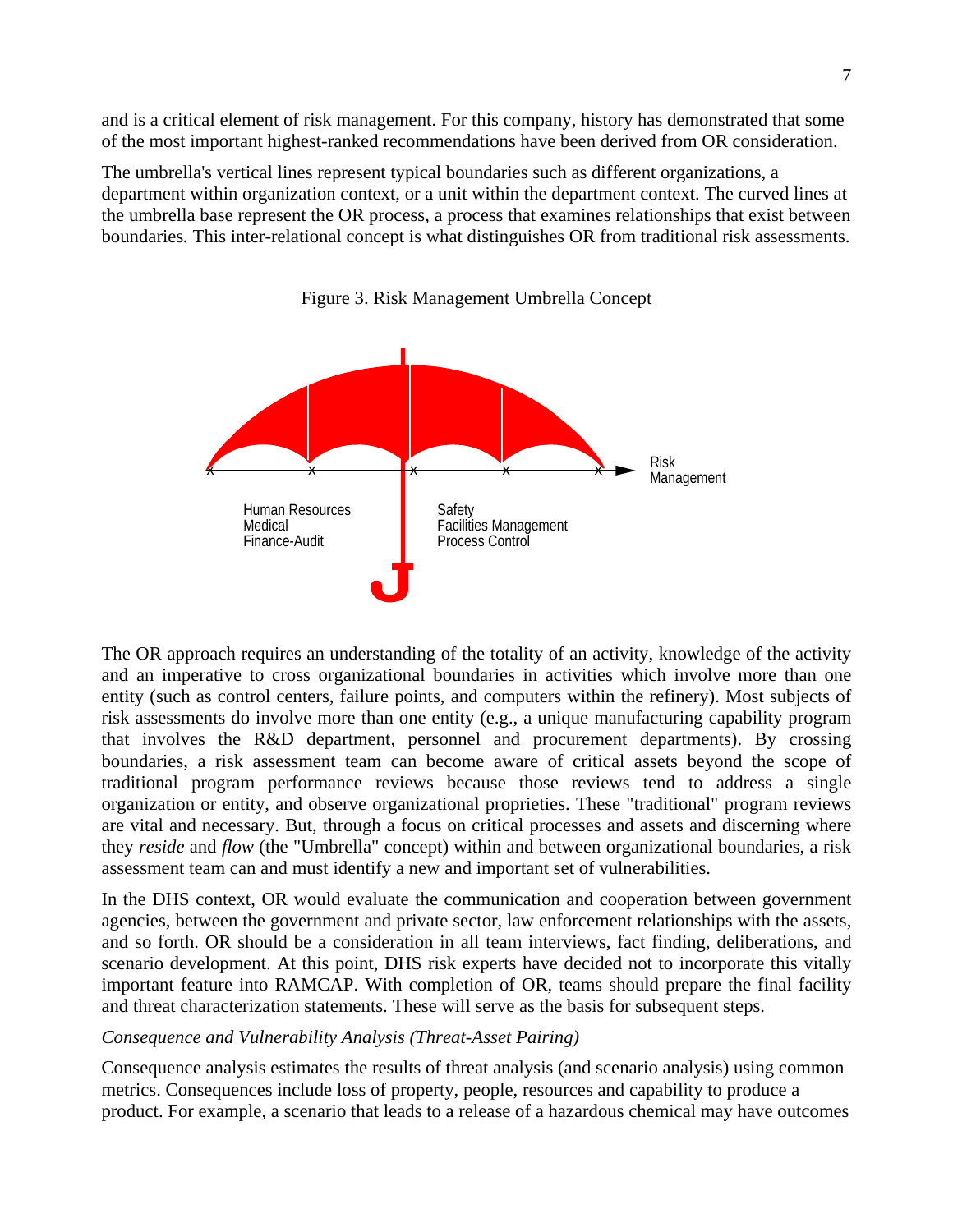that can be measured by the amounts of chemicals released. The consequences of the release are estimated as the effects on people, the environment and the economy.

## *Vulnerability Analysis*

Analyzing vulnerabilities is a core phase of the RA process. Vulnerability analysis identifies weaknesses that, if exploited, could result in deviation from intended operations due to loss of critical assets.

## *Enhanced Threat-Asset Pairing and Plausible Scenario Development*

As stated previously, the consequence and vulnerability analyses require the pairing of asset and threat which leads to plausible scenario development. The asset owner should balance the rigor of analysis against severity of the consequences, complexity of the system and requirements of the decision. The team should utilize existing models developed by others to estimate damage to the facility (such as by the EPA RMP data). This can help to quickly identify the most severe outcomes for a given threat scenario which will greatly reduce the effort required to estimate vulnerability.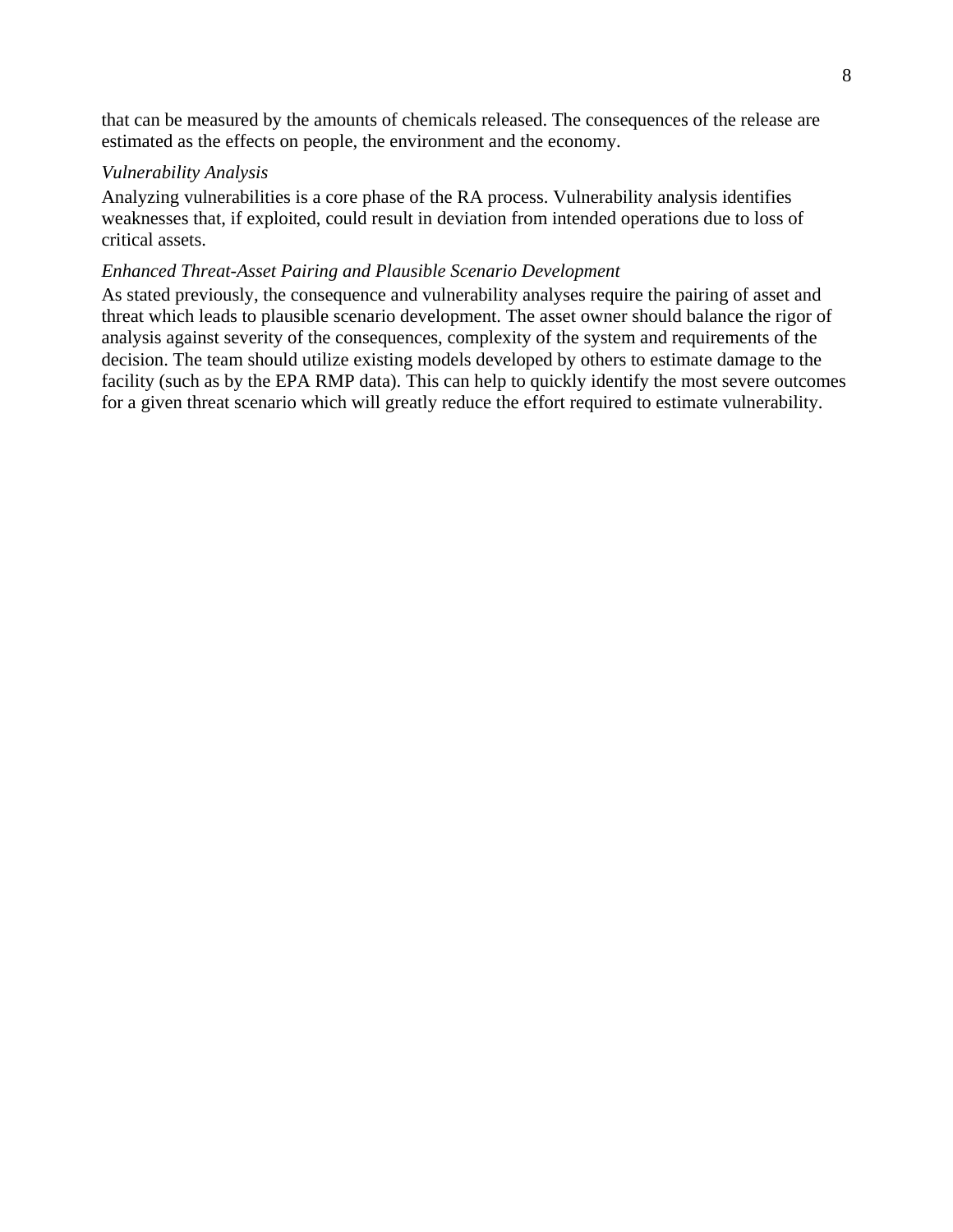### Section 4

### PHASE III: RISK ASSESSMENT AND EVALUATION

The purpose of this phase is to describe two key processes that calculate risk: risk assessment and risk evaluation. Both processes and their results are captured in Risk Scenario Worksheets (see Figure 5). The end product is a risk index calculation, a set of countermeasures that mitigate risk, and data that influences the risk management and resource allocation network.

Figure 4 presents steps in risk assessment and evaluation, and the follow-on risk management framework.



Figure 4. Risk Assessment and Evaluation

## *Refined Scenario Development*

The qualitative approach uses the detailed analysis strategy and the Team brainstorms a list of scenarios to understand how the undesired event might be accomplished. Facility and threat characterization serve as a roster for detailed evaluation.

Scenarios should not focus on low-probability maximum-consequence outcomes, or highprobability low-consequence outcomes, but rather should attempt to address the most probable high-consequence outcomes.

Once plausible scenarios from the previous phase are evaluated, a refined scenario is developed; it should be challenged and crafted to represent a realistic event. Scenarios should be developed using a systematic method and clearly documented in; for example, risk scenario worksheets.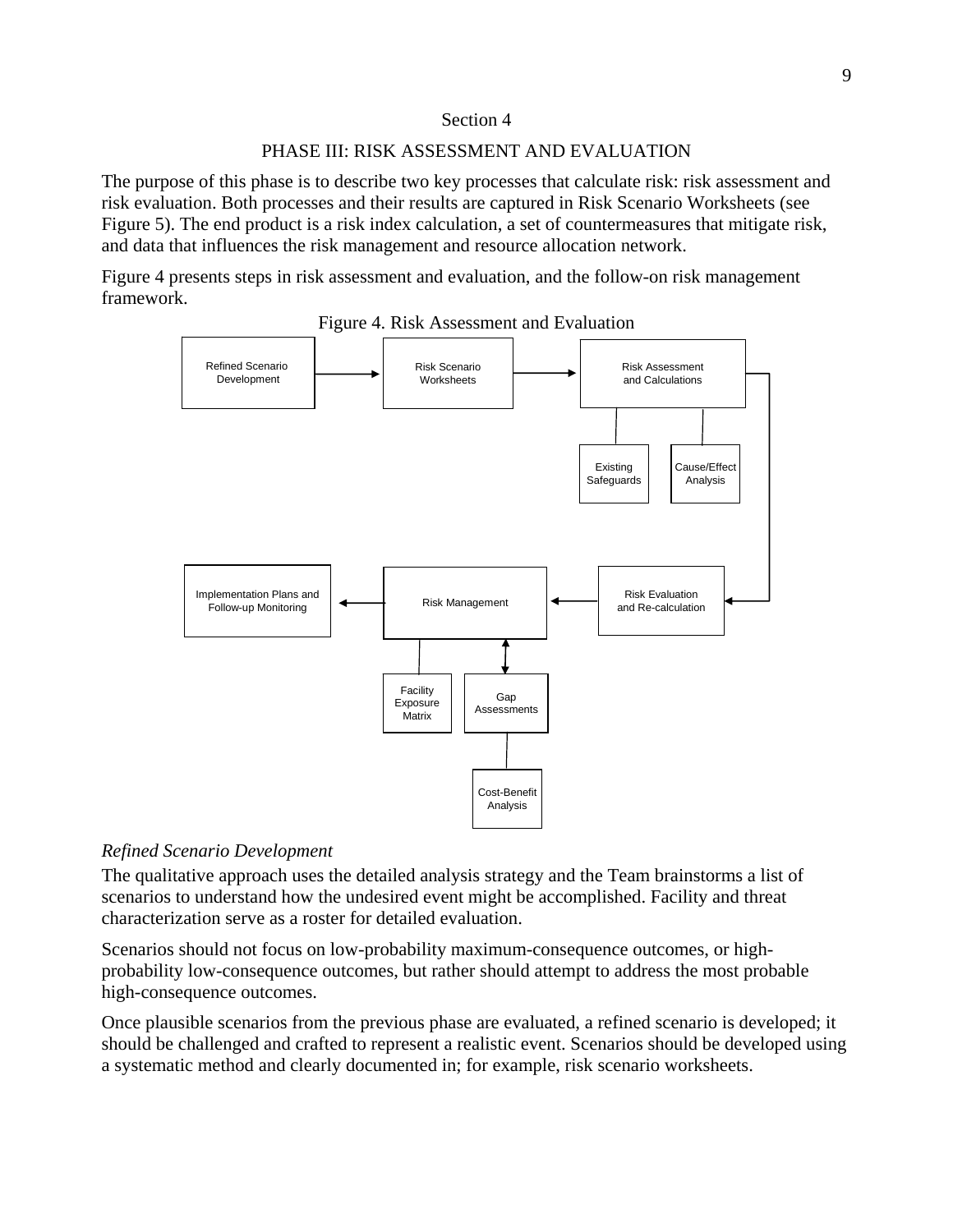### Figure 5. Risk Scenario **Worksheets**

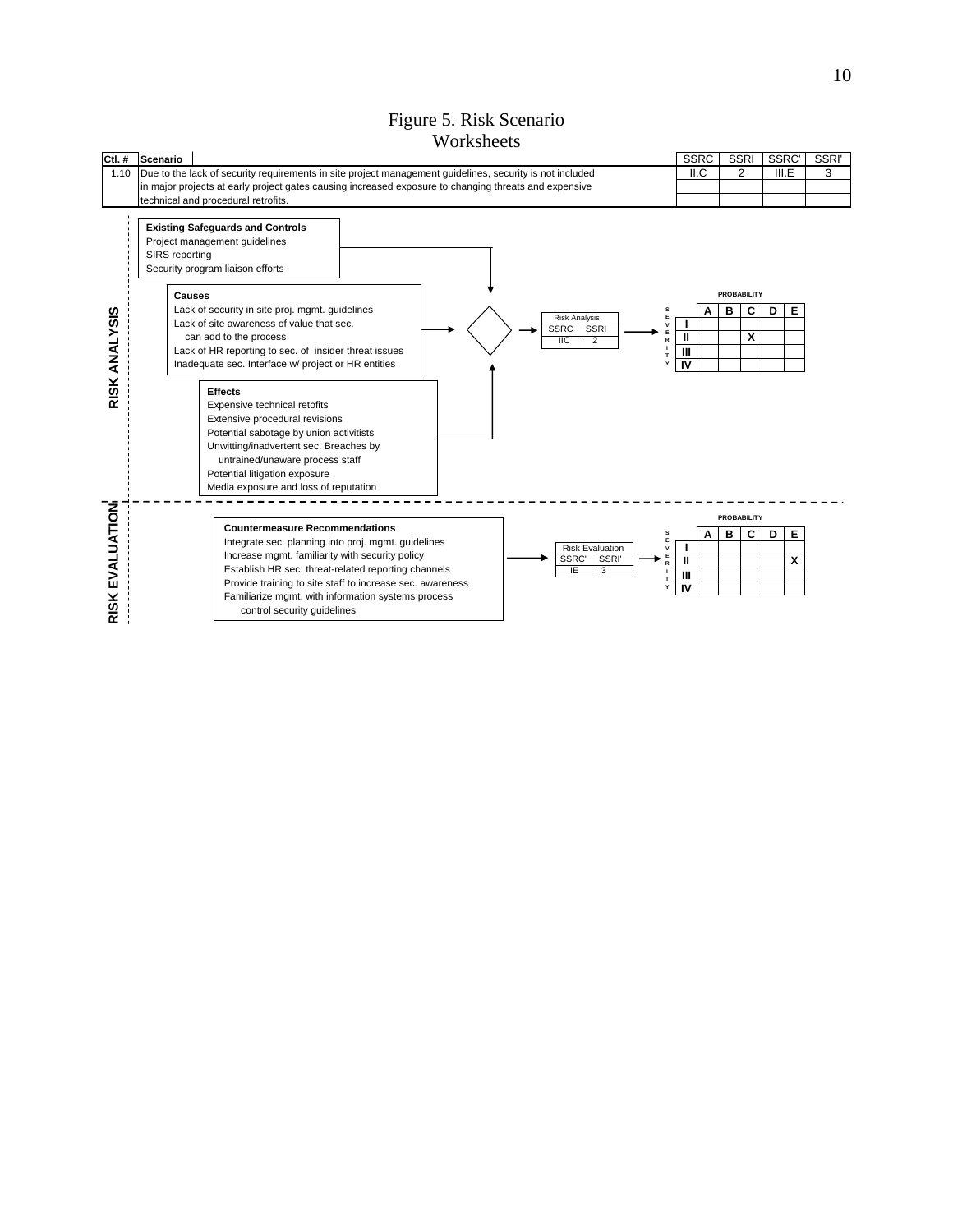### *Cause/Effect Analysis: Severity and Probability*

To establish an understanding of risk, scenarios must be assessed in terms of the severity of consequences and the probability of occurrence. While these are subjective calculations, they are based on available quantitative data and on the judgment of knowledgeable multidisciplined team members.

The risk matrix is the basis for a qualitative approach to risk determination. The risk matrix is a graphical portrayal of risk as the product of probability and consequence. The Risk Assessment Matrix serves the following purposes. First, it lists four levels of risk and recommends specific management actions. Secondly, it calculates the Safeguards and Security Risk Category (SSRC) in a weighted fashion. And, thirdly it indicates the Safeguards and Security Risk Index (SSRI).

The relative index of associated risk or consequence is based on the probability that undesired events may occur. Table 3 identifies how to classify scenario outcomes based upon their severity.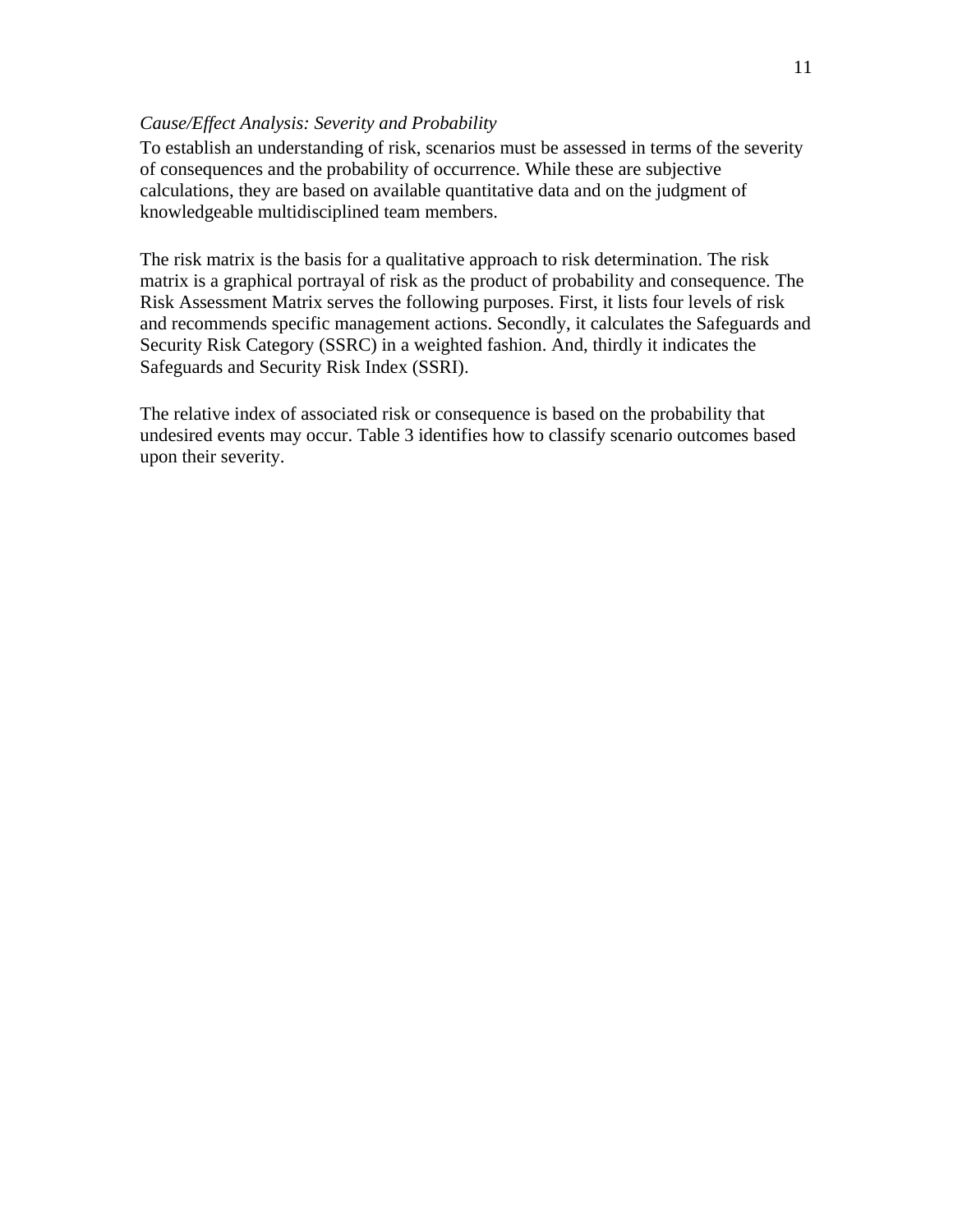| <b>Severity</b>         | <b>Characteristics</b>                                                                                                              |  |  |
|-------------------------|-------------------------------------------------------------------------------------------------------------------------------------|--|--|
|                         | Fatality (Loss of life)                                                                                                             |  |  |
|                         | Loss of restricted proprietary information with critical consequences to Company                                                    |  |  |
|                         | Loss of essential assets                                                                                                            |  |  |
| I                       | Significant impairment of mission                                                                                                   |  |  |
| Critical                | Loss of system                                                                                                                      |  |  |
|                         | Evacuation of $> 1,000$ individuals                                                                                                 |  |  |
|                         | Extended negative world-wide news coverage                                                                                          |  |  |
|                         | Loss of more than \$10M USD                                                                                                         |  |  |
|                         | Nonfatal Lost Time Incident or Injury requiring hospitalization (severe injury, in-<br>patient care needed, did not return to work) |  |  |
|                         | Loss of proprietary information with serious consequences to company                                                                |  |  |
| $\mathbf{I}$<br>Serious | Serious loss of physical equipment                                                                                                  |  |  |
|                         | Unacceptable mission delays                                                                                                         |  |  |
|                         | Evacuation of 25 to 999 individuals                                                                                                 |  |  |
|                         | Extended negative national news coverage or one international mention                                                               |  |  |
|                         | Unacceptable system and operations disruption                                                                                       |  |  |
|                         | Loss of \$1M to \$10M USD                                                                                                           |  |  |
| Ш<br>Moderate           | Medical Treatment Incident (MTI) other than First Aid - non lost workday (out<br>patient, but returned to work)                     |  |  |
|                         | Undetected or delay in the detection of unauthorized entry resulting in moderate loss<br>of assets or sensitive materials           |  |  |
|                         | Moderate mission impairment                                                                                                         |  |  |
|                         | Less than 25 individuals evacuated                                                                                                  |  |  |
|                         | One time negative mention on national news or extended local news coverage                                                          |  |  |
|                         | Moderate system and operations disruption                                                                                           |  |  |
|                         | Loss of \$100K-\$1M USD                                                                                                             |  |  |
| IV                      | First aid (treated on site and immediately returned to duty)                                                                        |  |  |
|                         | Undetected delay in the detection of unauthorized entry                                                                             |  |  |
|                         | No evacuation                                                                                                                       |  |  |
|                         | Minor public disruption                                                                                                             |  |  |
| Minor                   | One time mention on the local news                                                                                                  |  |  |
|                         | Minor systems or operations disruption                                                                                              |  |  |
|                         | Loss of \$10-100k                                                                                                                   |  |  |

Table 3. Severity of Scenario Outcomes

Table 4 presents an estimate of the probability of occurrence of the selected events or factors. These estimates are subjective. The estimates require that both the vulnerability *and* the inability or failure to control the vulnerability must occur for the undesired event to result.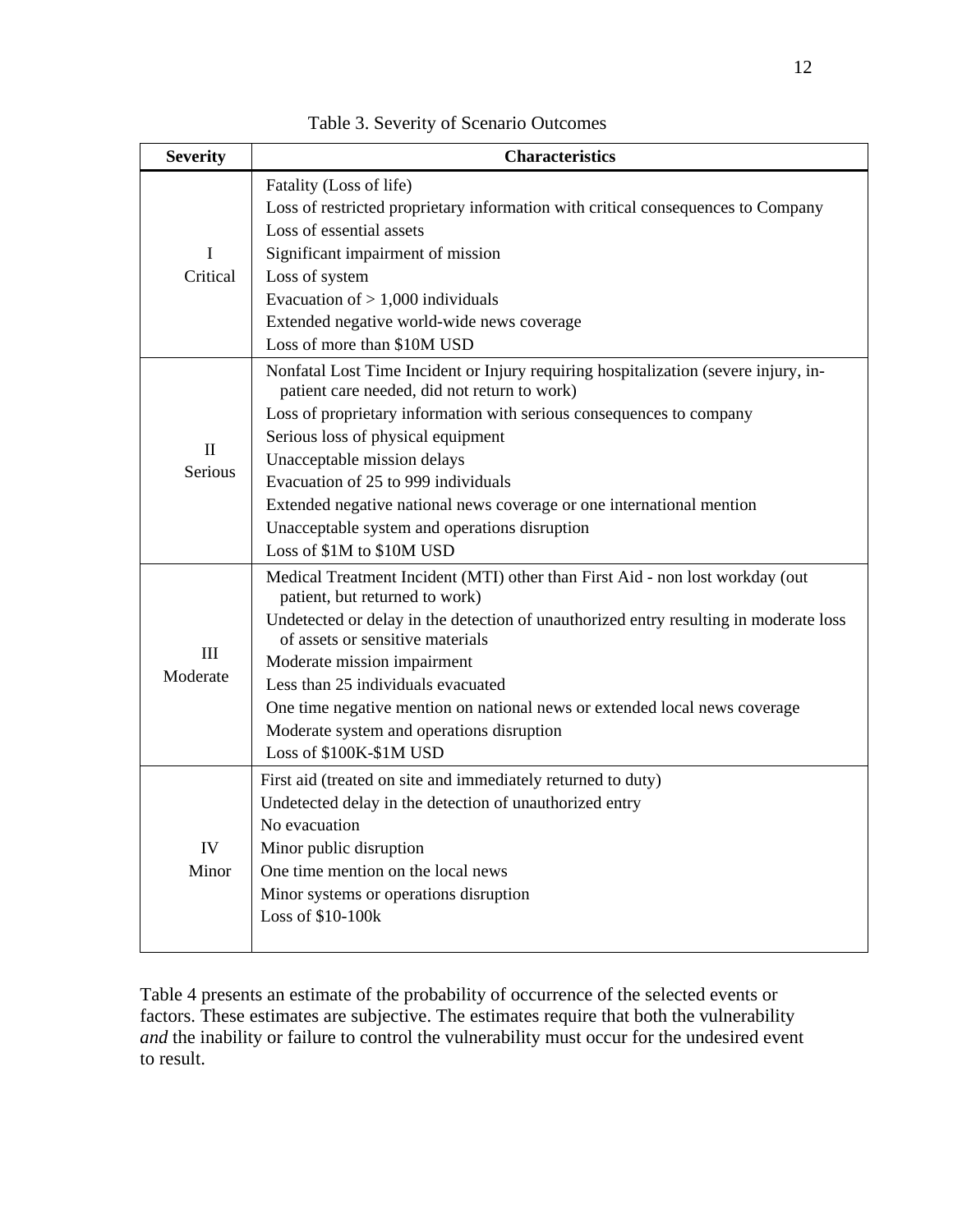Risk assessment teams must agree on two numbers in order to assess probability. They must agree on the assessment time duration of the study (such as the years 1997 to 2010), and what the language representation in Table 8 means in numerical terms (such as "frequent" means the undesired event will occur once in annual operations for the time duration of the study).

| <b>Probability Category</b> | Level      | <b>Specific Event</b>                  |  |
|-----------------------------|------------|----------------------------------------|--|
| A                           | Frequent   | Possibility of repeated incidents      |  |
|                             |            | $($ 1 event per year)                  |  |
| B                           | Probable   | Possibility of isolated incidents      |  |
|                             |            | $(1$ event in 5 years)                 |  |
| C                           | Occasional | Possibility of occurring sometime      |  |
|                             |            | $(1$ event in 10 years)                |  |
| D                           | Remote     | Not likely to occur                    |  |
|                             |            | (10% chance of occurrence in 10 years) |  |
| Ε                           | Improbable | Practically impossible                 |  |
|                             |            | (1% chance of occurrence in 10 years)  |  |

Table 4. Event Probability

Probability and severity calculations are then plotted on the risk matrix in Table 5 to estimate risk. Level of risk is categorized by the shaded areas of high (risk index of one), medium (risk index of two), moderate (risk index of three), and low (risk index of four). Higher risk scenarios are considered to have the highest priority for consideration of risk reduction actions. Medium and moderate risk scenarios require further analysis of enhancement options. Low risk scenarios are subject to the normal security review.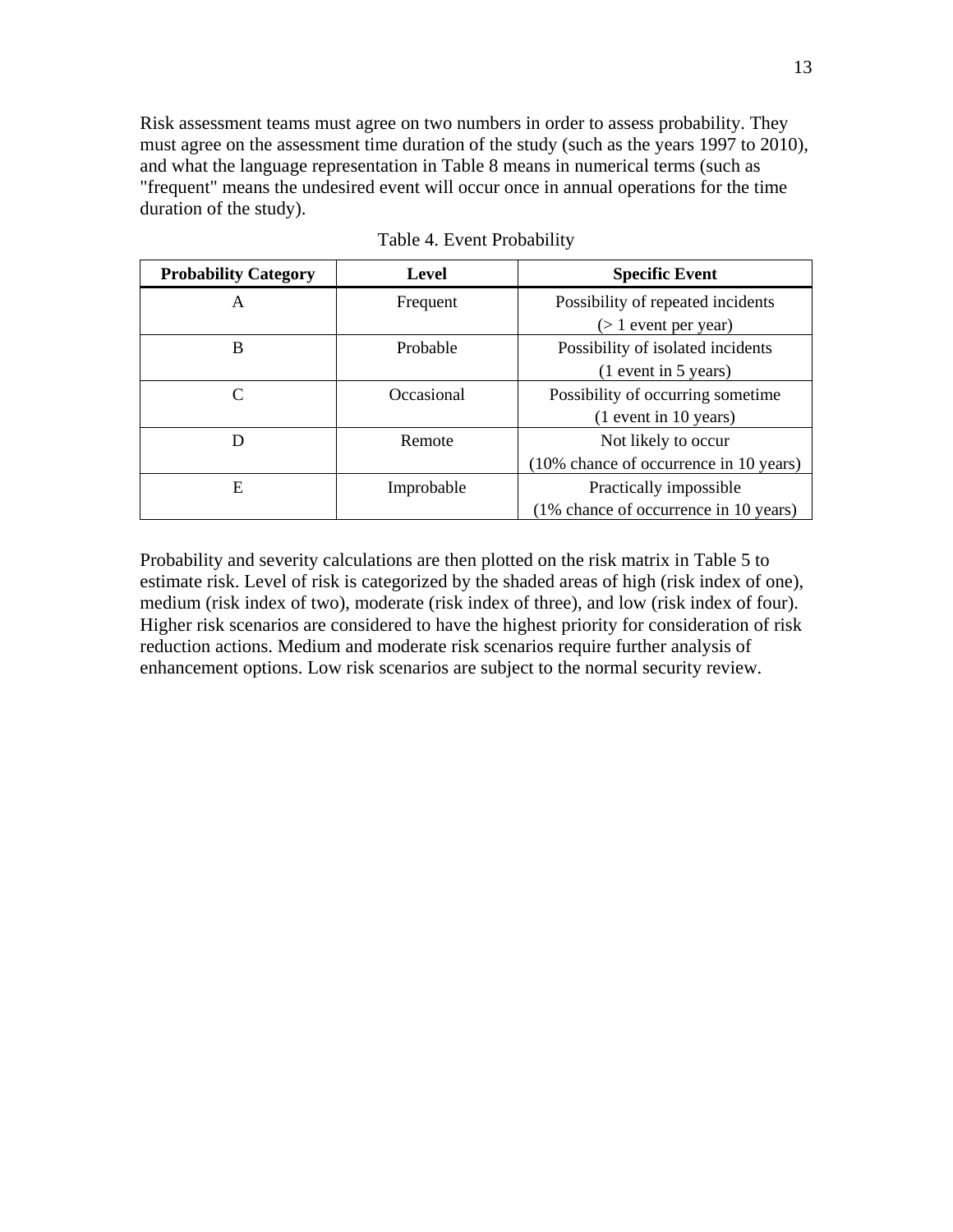| <b>Severity</b>   | <b>Probability of Occurrence</b> |                 |                          |                      |                  |
|-------------------|----------------------------------|-----------------|--------------------------|----------------------|------------------|
| <b>Categories</b> | (A)<br>Frequent                  | (B)<br>Probable | (C)<br><b>Occasional</b> | (D)<br><b>Remote</b> | Œ)<br>Improbable |
|                   | IA                               | 1B              | IC                       | ID                   | <b>IE</b>        |
| П                 | <b>IIA</b>                       | <b>IIB</b>      | $\bf{IIC}$               | <b>IID</b>           | <b>TTE</b>       |
| Ш                 | <b>IIIA</b>                      | <b>IIIB</b>     | <b>IIIC</b>              | <b>IIID</b>          | <b>THE</b>       |
| IV                | <b>IVA</b>                       | <b>IVB</b>      | <b>IVC</b>               | IVD                  | <b>IVE</b>       |

Table 5. Risk Matrix

| <b>Risk Category (RC)</b>               | <b>Risk Index</b> |                                                                                                                             | <b>RI</b> Number<br>(RI) |
|-----------------------------------------|-------------------|-----------------------------------------------------------------------------------------------------------------------------|--------------------------|
| IA, IB, IC, IIA, IIB, IIIA              |                   | Implement countermeasures that reduce<br>risk to an SSRI of a level 2, or seek senior<br>management approval to accept risk |                          |
| ID, IIC, IID, IIIB, IIIC                |                   | Not acceptable without management re-<br>evaluation                                                                         | 2                        |
| IE, IIE, IIID, IIIE, IVA,<br><b>IVB</b> |                   | Acceptable with review by management                                                                                        | 3                        |
| IVC, IVD, IVE                           |                   | Acceptable without review                                                                                                   | $\overline{4}$           |

The Risk Matrix has broad applicability for qualitative risk determination. It is adaptable to varying levels of information and depths of evaluation. It may be used to identify areas for further evaluation, as part of a screening effort or to summarize detailed systematic studies. It has a built-in presentation format that lends itself to review.

## *DHS Severity Tables*

Teams should consider the DHS screening forms and severity tables. These capture replacement costs, remediation costs, and business interruption costs. When coupled with the VAM and the project management system (to be discussed later), these can be variables in the financial consideration of risk.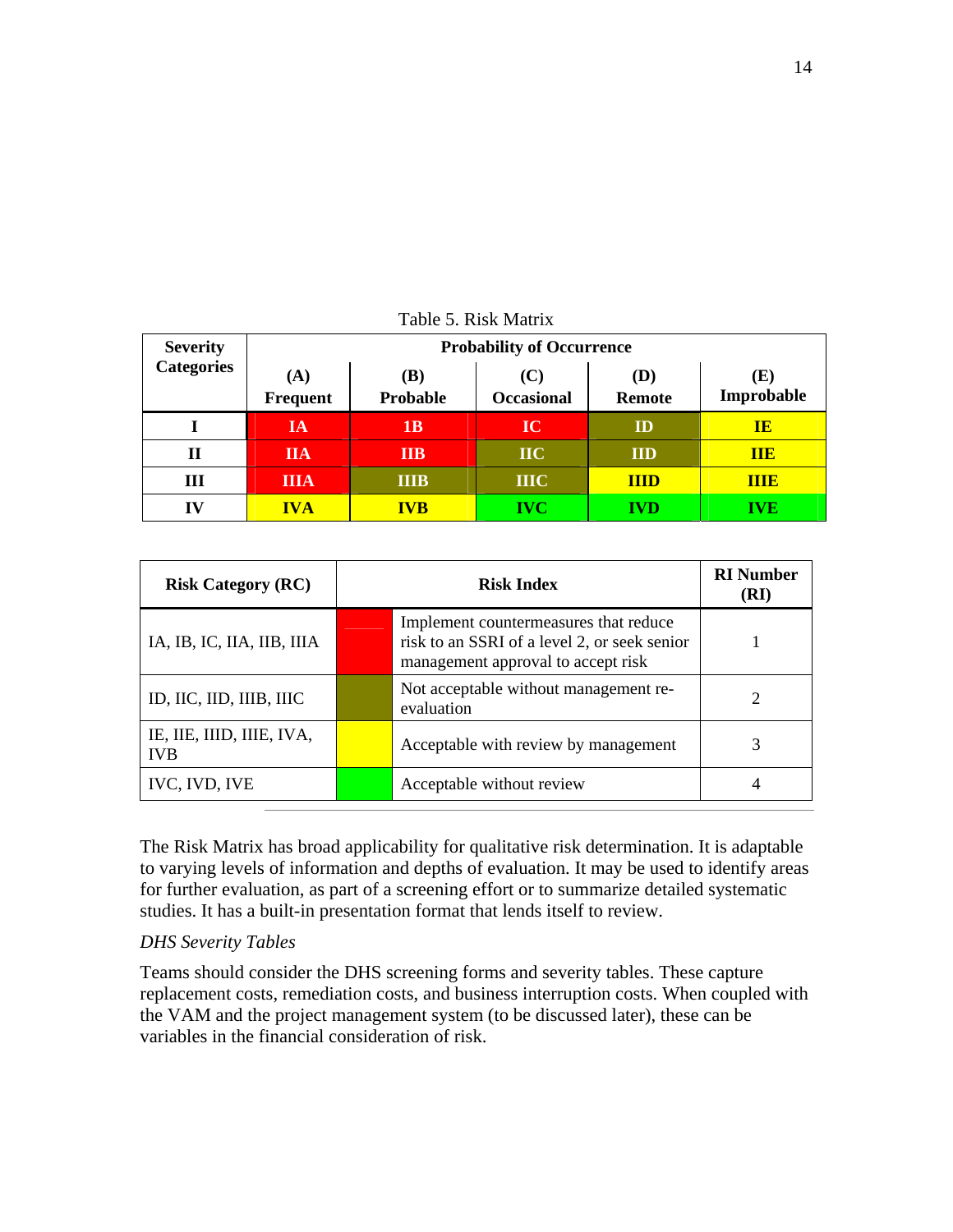## *Risk Evaluation*

In this phase, teams identify corrective actions to address the causes and/or mitigate the effects of identified vulnerabilities. They should select appropriate countermeasures based on the following criteria:

- 1. Does it reduce the likelihood of adversary success?
- 2. Does it reduce the probability of occurrence?
- 3. Does it reduce the severity of consequence?

Teams should recommend the most appropriate cost-effective countermeasures that address the causes and effects of identified vulnerabilities. Recommendations that are interdependent must reference the other recommendation(s) that relate to the interdependence.

Using the risk matrix, teams should then recalculate risks and the likelihood of adversarial success based on the effect of all recommendations for the scenario, assuming that the recommended countermeasures are implemented.

The team should then conduct a ranking process for the scenarios and the recommendations. This algorithm (based on scores of one-to-ten), developed by Gale/Malumpy, starts with a ranking each recommendation within the scenario to which it applies. Then the level of *difficulty* to implement each recommendation is ranked. The difficulty ranking also includes cost consideration. To assist in this, the company uses the VAM referenced earlier. This tool calculates the return on security investments over time—it is vital to the screening process and feeds into the facility exposure matrix to be discussed later. The team should rank the scenarios that comprise the risk assessment in terms of importance to the overall risk assessment, and rate the *importance* of each recommendation in terms of the overall risk assessment, independent of the specific scenario to which it applies. Lastly, teams should average the weight to prioritize—using the Gale algorithm--all recommendations based on all of the rating and ranking factors, and then order recommendations in terms of priority.

### *Reporting and Implementation Plan*

At the conclusion of the risk assessment, it is important to brief management on the observations and recommendations to solicit their immediate feedback and understanding of those recommendations and key observations. The briefing should include a discussion of the effectiveness of the current safeguards and security program and provide an overview of the risk assessment, recapping the major recommendations.

With management endorsement of the recommendations, an implementation plan should be produced to reflect recommendation, owner, timeline for implementation, and any changes to the original recommendation. These plans should be centrally monitored and reviewed according to a proscribed schedule. Risk management coordinators should also work with owners to ensure that implemented countermeasures have not created new, unforeseen, vulnerabilities.

### *Risk Management Summary Reports and the Facility Exposure Matrix*

This global petroleum and chemical company prepares semi-annual Risk Management Summary Reports which capture results from 40~ risk assessments conducted annually.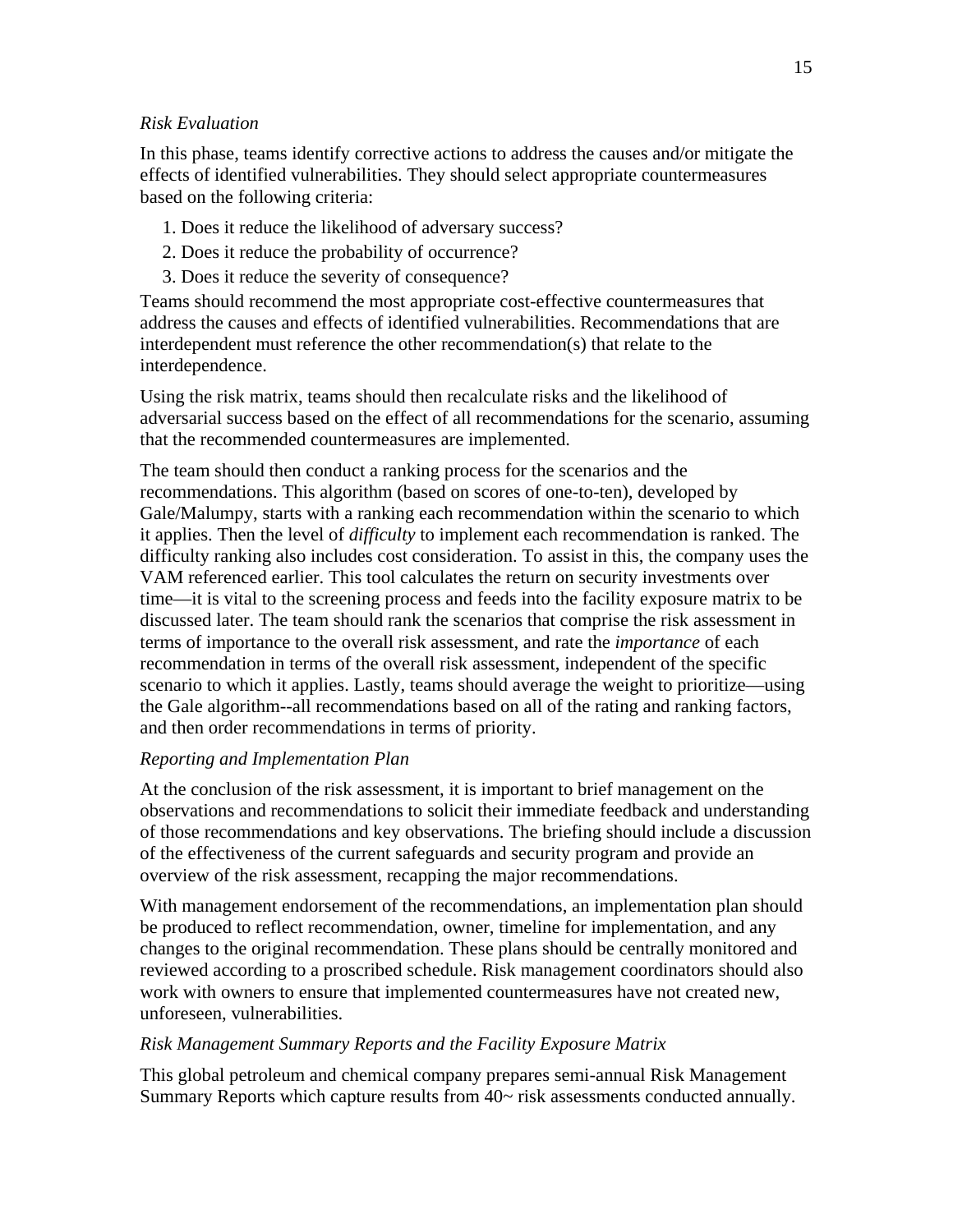These tend to be a quantitative analysis of the qualitative project output. For example, they evaluate common recommendations from different projects. These trends are then used to develop security countermeasure baselines for corporate assets—more-or-less the set of security requirements or a catalog of existing standards.

The Facility Exposure Matrix (see Table 6) is the tool<sup>2</sup> used to capture the catalog of existing standards. This company has classified over 1300 major facilities using this tool. These standards are subject to general corporate cost-benefit analysis and are also subject—at the project implementation level—to intense cost scrutiny through the corporate gate review process. So, in addition to the VAM model and the Gale ranking calculations tools, corporate tools are applied to round out the cost-benefit equation.



Table 6. Facility Exposure Matrix

**"Threat**" is defined as any entity, circumstance, or event with the potential to exploit, cause the loss of or damage to an asset or operations as estimated using the "country / Regional Threat Level Consideration Matrix"

**"Value**" is defined as relative worth, utility, or importance and includes people, dollar loss, environment, operational criticality, throughput, business continuity, government relations, location, executive functionality, and Company reputation

Each matrix level has a specific set of technologies and procedures. RA teams should reevaluate the facility designations and technical and procedural measures in light of the facility characterization and, later in the process, the risk assessment recommendations.

l

<sup>&</sup>lt;sup>2</sup> Note: It is recognized that many other modes capture existing security standards.